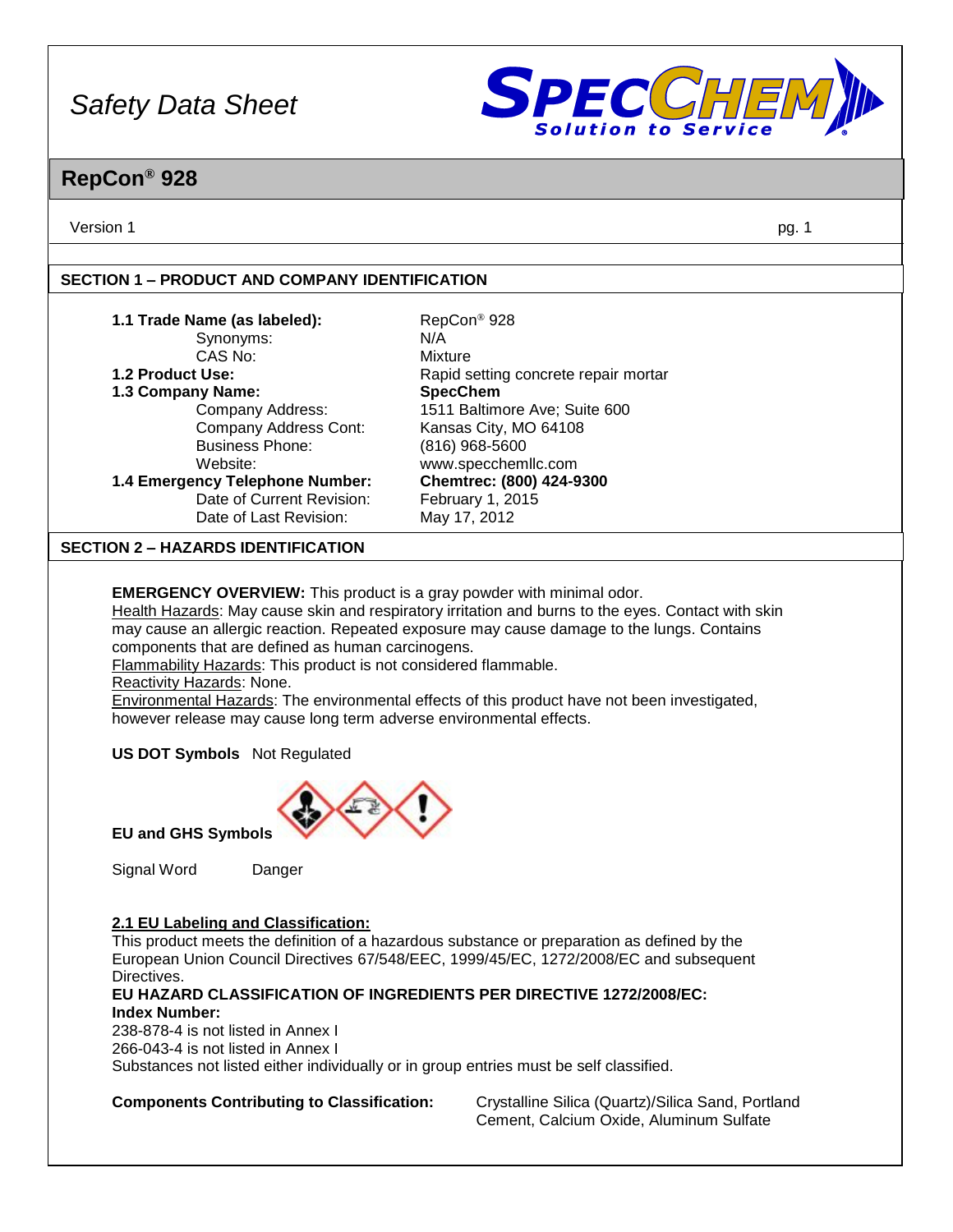

| Version 1                          | pg. 2                                                                      |
|------------------------------------|----------------------------------------------------------------------------|
| 2.2 Label Elements:                |                                                                            |
| <b>GHS Hazard Classifications:</b> | <b>Carcinogenicity Category 2</b>                                          |
|                                    | STOT - SE Category 3 (Respiratory System)                                  |
|                                    | <b>Skin Irritation Category 2</b>                                          |
|                                    | <b>Skin Sensitization Category 1</b>                                       |
|                                    | Eye Damage Category 1                                                      |
| <b>Hazard Statements:</b>          | H351 Suspected of causing cancer                                           |
|                                    | H373 May cause damage to organs                                            |
|                                    | (Respiratory System) through prolonged or                                  |
|                                    | repeated exposure                                                          |
|                                    | H335 May cause respiratory irritation<br>H315 Causes skin irritation       |
|                                    |                                                                            |
|                                    | H317 May cause an allergic skin reaction<br>H318 Causes serious eye damage |
| <b>Precautionary Statements:</b>   | P201 Obtain special instructions before use.                               |
|                                    | P202 Do not handle until all safety precautions                            |
|                                    | have been read and understood.                                             |
|                                    | P260 Do not breath                                                         |
|                                    | dust/fume/gas/mist/vapours/spray.                                          |
|                                    | P264 Wash thoroughly after handling.                                       |
|                                    | P271 Use only outdoors or in a well-ventilated                             |
|                                    | area.                                                                      |
|                                    | P272 Contaminated work clothing should not be                              |
|                                    | allowed out of the workplace                                               |
|                                    | P270 Do not eat, drink or smoke when using                                 |
|                                    | this product.                                                              |
|                                    | P280 Wear protective gloves/eye                                            |
|                                    | protection/face protection.                                                |
| <b>Response Statements:</b>        | P308+P313 IF exposed or concerned: Get                                     |
|                                    | medical advice/attention.<br>P304+P340 IF INHALED: Remove person to        |
|                                    | fresh air and keep comfortable for breathing.                              |
|                                    | P312 Call a POISON CENTER/Doctor if you                                    |
|                                    | feel unwell.                                                               |
|                                    | P302+P352 IF ON SKIN: Wash with plenty of                                  |
|                                    | water.                                                                     |
|                                    | P333+P312 If skin irritation or rash occurs: Get                           |
|                                    | medical advice/attention.                                                  |
|                                    | P362+P364 Take off contaminated clothing and                               |
|                                    | wash it before reuse.                                                      |
|                                    | P305+P351+P338 IF IN EYES: Rinse                                           |
|                                    | cautiously with water for several minutes.                                 |
|                                    | Remove contact lenses, if present and easy to                              |
|                                    | do. Continue rinsing.                                                      |
|                                    | P310 Immediately call a POISON                                             |
|                                    | CENTER/Doctor.<br>P403+P233 Store in a well-ventilated place.              |
| <b>Storage Statements:</b>         | Keep container tightly closed.                                             |
|                                    | P405 Store locked up.                                                      |
|                                    |                                                                            |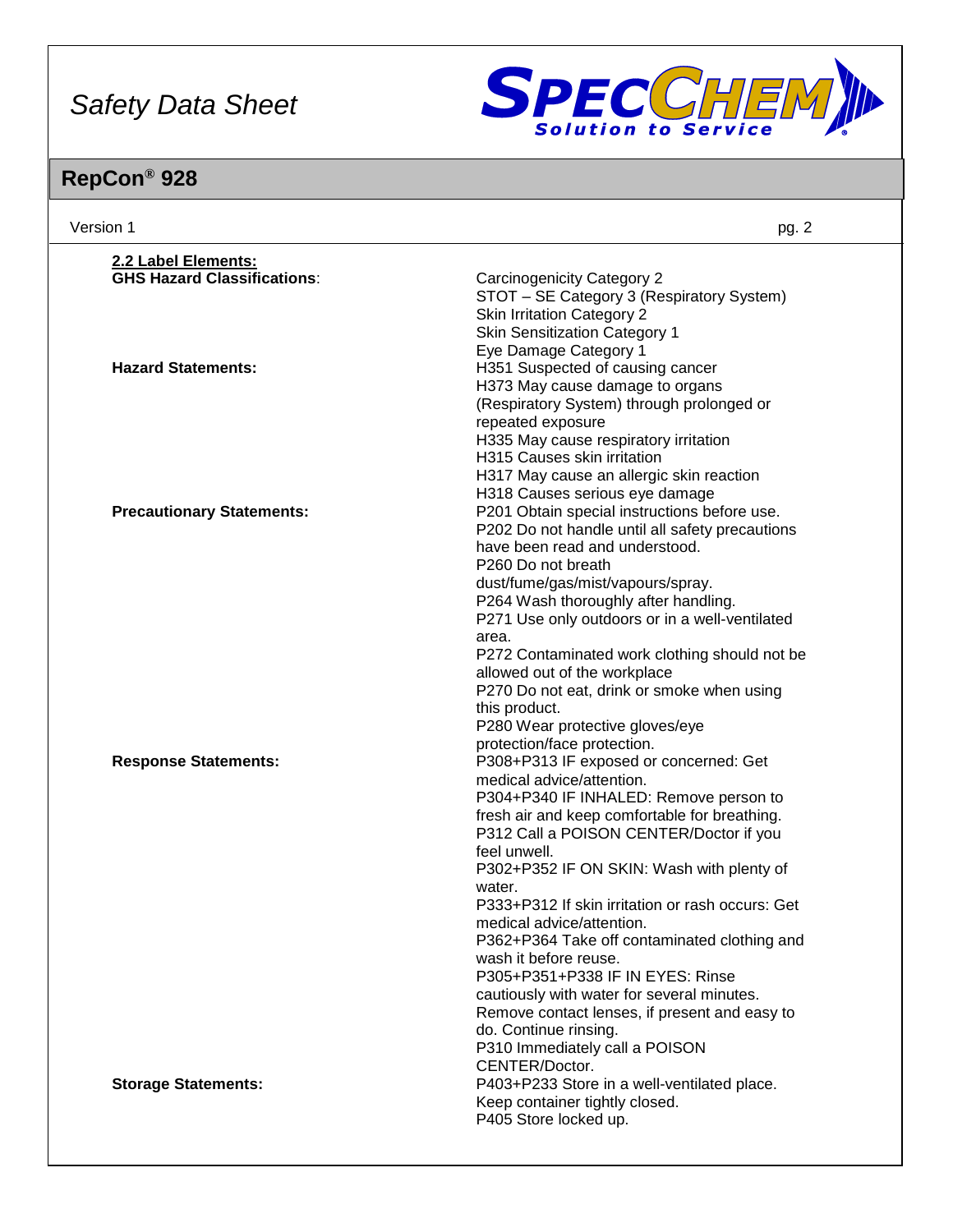

### **RepCon® 928**

| Version 1                                                                                                                                                                                                                                                                                                                                                                                                                                                                                                                                                                                                                                                                                             | pg. 3                                                                                                         |
|-------------------------------------------------------------------------------------------------------------------------------------------------------------------------------------------------------------------------------------------------------------------------------------------------------------------------------------------------------------------------------------------------------------------------------------------------------------------------------------------------------------------------------------------------------------------------------------------------------------------------------------------------------------------------------------------------------|---------------------------------------------------------------------------------------------------------------|
| <b>Disposal Statements:</b>                                                                                                                                                                                                                                                                                                                                                                                                                                                                                                                                                                                                                                                                           | P501 Dispose of contents/container in<br>accordance with<br>local/regional/national/international regulations |
| 2.3 Health Hazards or Risks From Exposure:<br><b>Symptoms of Overexposure by Route of Exposure:</b><br>The most significant routes of overexposure for this product are by contact with skin or eyes. The<br>symptoms of overexposure are described in the following paragraphs.<br>Acute:<br>Inhalation: May cause respiratory irritation.<br>Skin Contact: May cause irritation to skin.<br>Eye Contact: Contact with the eyes may cause burns or irritation.<br>Ingestion: May cause gastrointestinal irritation, nausea, and vomiting.<br><b>Chronic:</b> Repeated exposure may cause skin dryness or cracking.<br><b>Target Organs:</b><br>Acute: Eyes, Skin, Respiratory<br>Chronic: Lung, Skin |                                                                                                               |
| <b>SECTION 3 – COMPOSITION / INFORMATION ON INGREDIENTS</b>                                                                                                                                                                                                                                                                                                                                                                                                                                                                                                                                                                                                                                           |                                                                                                               |

| <b>Hazardous Ingredients</b>                                                                                                      | WT%        | <b>CAS No.</b> | <b>EINECS No.</b>                   | <b>Hazard Classification</b>                      |
|-----------------------------------------------------------------------------------------------------------------------------------|------------|----------------|-------------------------------------|---------------------------------------------------|
| Crystalline Silica (Quartz)/                                                                                                      | 50-70%     | 14808-60-7     | 238-878-4                           | Carc. 2, STOT RE2                                 |
| Silica Sand                                                                                                                       |            |                |                                     |                                                   |
| <b>Portland Cement</b>                                                                                                            | $25 - 45%$ | 65997-15-1     | 266-043-4                           | STOT SE3, Skin Irrit. 2, Eye Dam. 1, Skin Sens. 1 |
| Calcium Oxide<br>215-138-9<br>1305-78-8<br>$3 - 10%$                                                                              |            |                | STOT SE3, Skin Irrit. 2, Eye Dam. 1 |                                                   |
| Aluminum Sulfate                                                                                                                  | $1 - 4\%$  | 10043-01-3     | 233-135-0                           | STOT SE3, Skin Irrit. 2, Eye Dam. 1               |
| Balance of other ingredients are non-hazardous or less than 1% in concentration (or 0.1% for carcinogens, reproductive toxins, or |            |                |                                     |                                                   |

respiratory sensitizers).

**Note:** All WHMIS required information is included in appropriate sections based on the ANSI Z400.1-2010 format. This product has been classified in accordance with the hazard criteria of the CPR and the MSDS contains all the information required by the CPR, EU Directives and the Japanese Industrial Standard JIS Z 7250:2000

#### **SECTION 4 – FIRST AID MEASURES**

#### **4.1 Description of First Aid Measures:**

| Eye Contact:         | If product enters the eyes, flush with plenty of water or eye wash<br>solution for several minutes. Remove contacts if present and easy to<br>do. Seek medical attention if irritation persists. |
|----------------------|--------------------------------------------------------------------------------------------------------------------------------------------------------------------------------------------------|
| <b>Skin Contact:</b> | Wash skin thoroughly with soap and water after handling. Seek medical<br>attention if irritation develops and persists.                                                                          |
| Inhalation:          | If breathing becomes difficult, remove victim to fresh air. If necessary,<br>use artificial respiration to support vital functions. Seek medical<br>attention.                                   |
| Ingestion:           | If product is swallowed, call physician or poison center if you feel unwell.                                                                                                                     |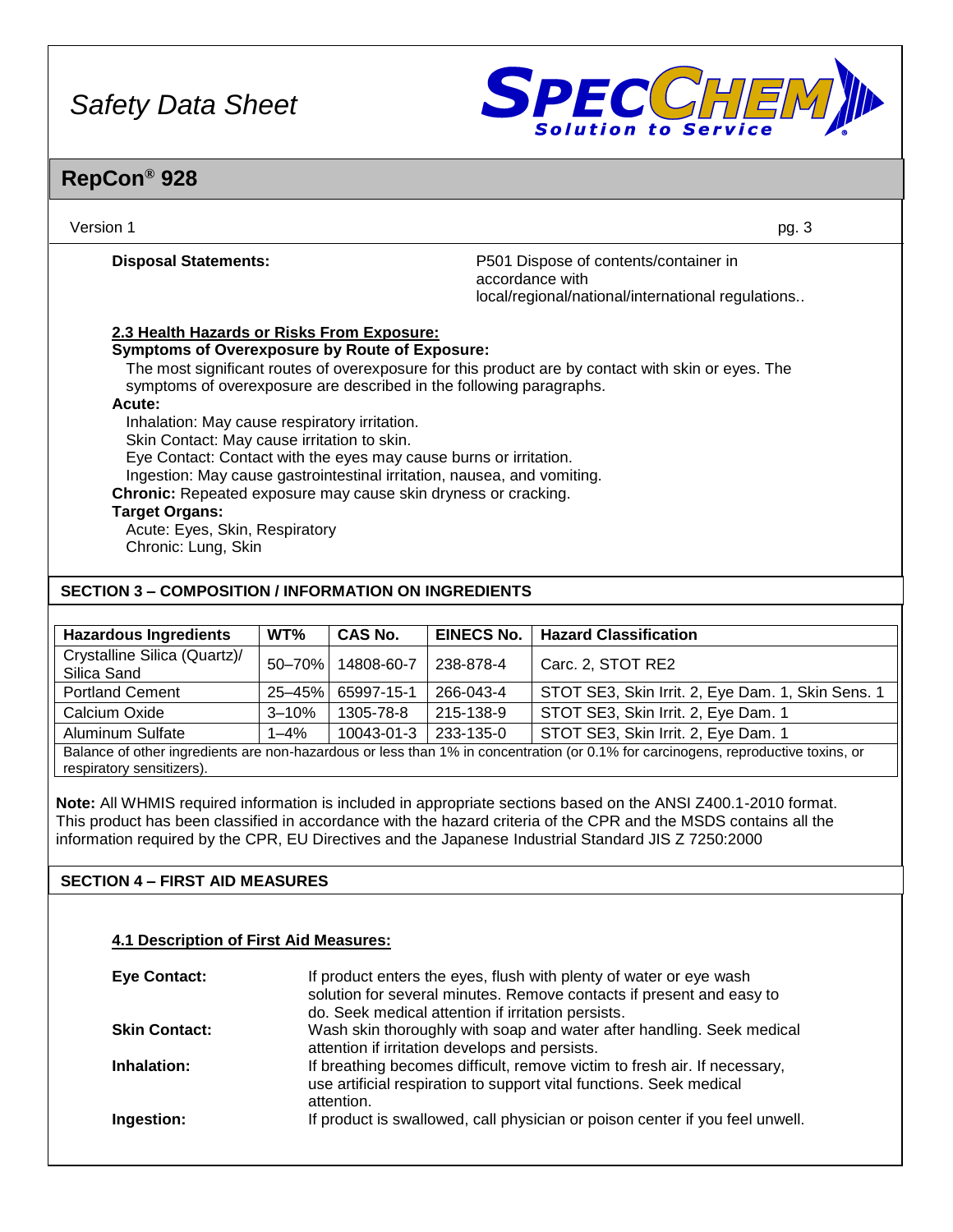

| RepCon <sup>®</sup> 928                                                                                                                                     |                                                       |                                                                                                                                                                                                                                                                                                                             |       |
|-------------------------------------------------------------------------------------------------------------------------------------------------------------|-------------------------------------------------------|-----------------------------------------------------------------------------------------------------------------------------------------------------------------------------------------------------------------------------------------------------------------------------------------------------------------------------|-------|
| Version 1                                                                                                                                                   |                                                       |                                                                                                                                                                                                                                                                                                                             | pg. 4 |
| <b>Medical Conditions</b>                                                                                                                                   | professional.                                         | If professional advice is not available, do not induce vomiting. Never<br>induce vomiting or give dilutents (milk or water) to someone who is<br>unconscious, having convulsions, or who cannot swallow. Seek medical<br>advice. Take a copy of the label and/or SDS with the victim to the health                          |       |
| <b>Generally Aggravated</b><br><b>By Exposure:</b>                                                                                                          |                                                       | Pre-existing skin, respiratory system or eye problems may be                                                                                                                                                                                                                                                                |       |
|                                                                                                                                                             | aggravated by prolonged contact.                      |                                                                                                                                                                                                                                                                                                                             |       |
|                                                                                                                                                             | the lungs.                                            | 4.2 Symptoms and Effects Both Acute and Delayed: Exposure to skin and respiratory may cause<br>irritation. Contact with the eyes may cause burns. Contact with skin may<br>cause an allergic reaction. Repeated exposure may cause damage to                                                                                |       |
|                                                                                                                                                             |                                                       | 4.3 Recommendations to Physicians: Treat symptoms and eliminate overexposure.                                                                                                                                                                                                                                               |       |
| <b>SECTION 5 - FIRE FIGHTING MEASURES</b>                                                                                                                   |                                                       |                                                                                                                                                                                                                                                                                                                             |       |
| 5.1 Fire Extinguishing Materials:<br>Use the following fire extinguishing materials:<br>5.2 Unusual Fire and Explosion Hazards:<br>drains or water courses. |                                                       | <b>Water Spray: Yes</b><br>Foam: Yes<br>Halon: Yes<br><b>Carbon Dioxide: Yes</b><br>Dry Chemical: Yes<br>Other: Any "C" Class<br>Irritating and toxic fumes may be produced at high temperatures. Use of water may result if<br>the formation of a toxic aqueous solution. Do not allow run-off from fire fighting to enter |       |
| <b>Explosive Sensitivity to Mechanical Impact:</b><br><b>Explosive Sensitivity to Static Discharge:</b>                                                     |                                                       | No.<br>No                                                                                                                                                                                                                                                                                                                   |       |
| 5.3 Special Fire-Fighting Procedures:<br>$\bullet$<br>protective equipment.<br>$\bullet$<br>$\bullet$<br>applied water spray.                               | Incipient fire responders should wear eye protection. | Structural firefighters must wear Self-Contained Breathing Apparatus (SCBA) and full<br>Isolate materials not yet involved in the fire and protect personnel.<br>Move containers from fire area if this can be done without risk; otherwise, cool with carefully                                                            |       |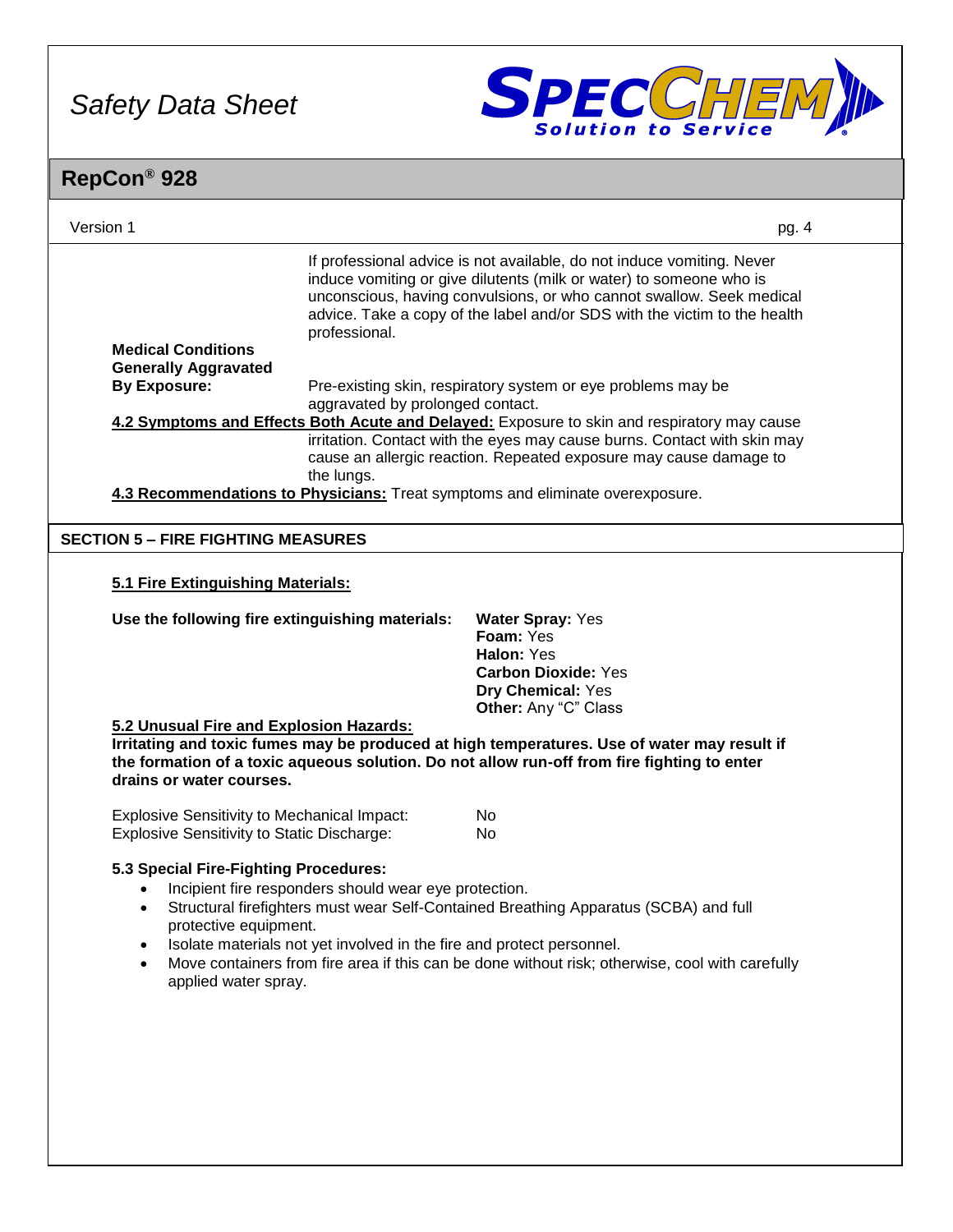

### **RepCon® 928**

#### Version 1 pg. 5

• If possible, prevent run-off water from entering storm drains, bodies of water, or other environmentally sensitive areas.



#### **SECTION 6 – ACCIDENTAL RELEASE MEASURES (STEPS FOR SPILLS)**

#### **6.1 Personal Precautions, Protective Equipment and Emergency Procedures:**

Use cautious judgment when cleaning up spill. Wear suitable protective clothing, gloves, and eye/face protection.

#### **6.2 Environmental Precautions:**

If liquid was introduced, construct a dike to prevent spreading. Keep out of sewers, storm drains, surface waters, and soils.

#### **6.3 Spill and Leak Response:**

#### **Small Spills:**

- Collect material via broom or mop. Place in tightly sealed containers for proper disposal.
- Approach spill areas with caution.
- If liquid was introduced, create a dike or trench to contain material.
- Soak up with absorbent material such as clay, sand or other suitable non-reactive material.

#### **Large Spills:**

- Place in leak-proof containers. Seal tightly for proper disposal.
- Dispose of in accordance with U.S. Federal, State, and local hazardous waste disposal regulations and those of Canada and its Provinces, those of Australia, Japan and EU Member States (see Section 13, Disposal Considerations).

#### **SECTION 7 - HANDLING AND STORAGE**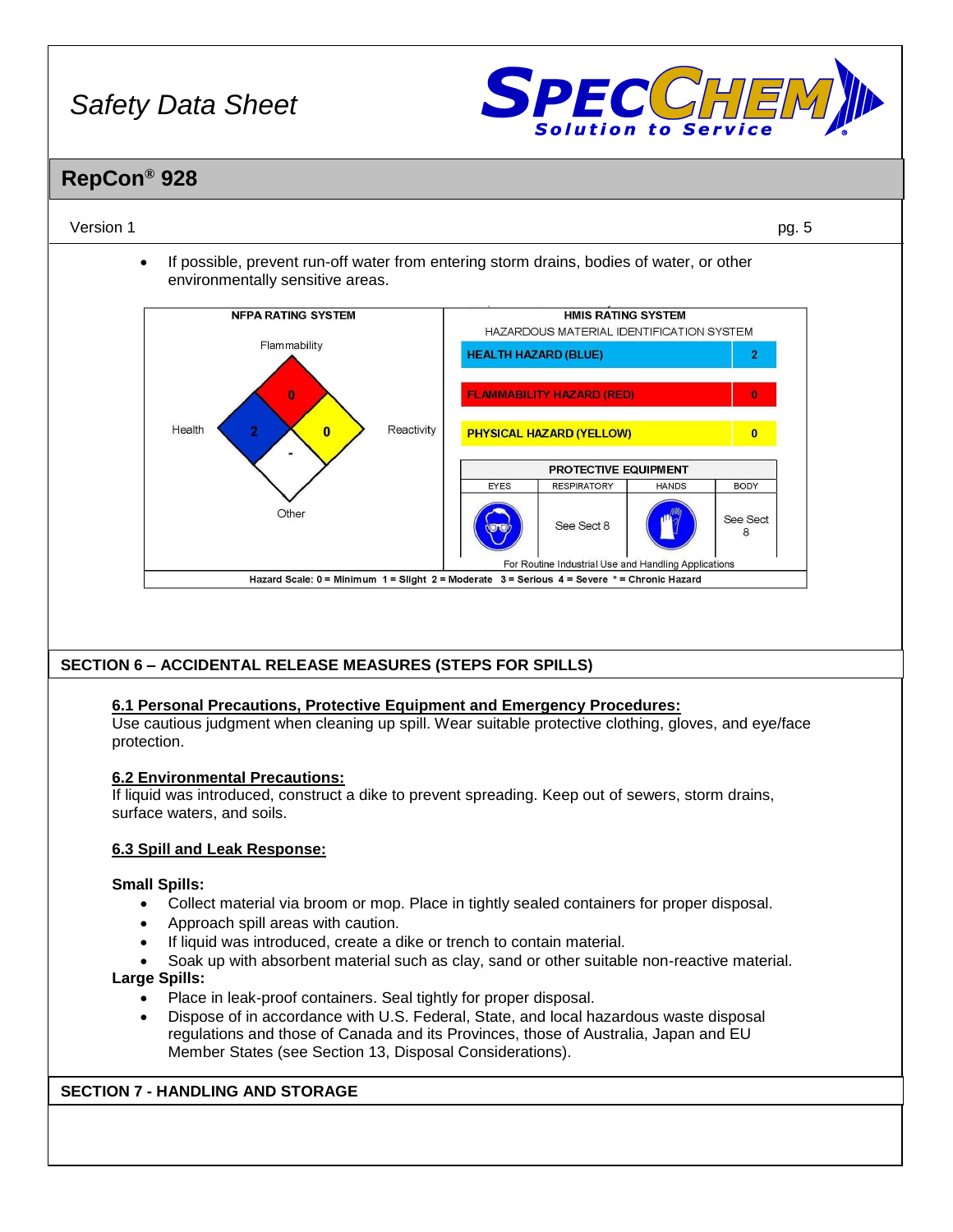

### **RepCon® 928**

#### Version 1 pg. 6

#### **7.1 Precautions for Safe Handling:**

To prevent eye contact under the foreseeable conditions of use, wear appropriate safety eyewear. When handling, do not eat, drink, or smoke. Wash thoroughly after handling.

#### **7.2 Storage and Handling Practices:**

Keep away from incompatible materials. Keep container closed when not in use and store in well ventilated area.

#### **7.3 Specific Uses:**

Rapid setting concrete repair mortar.

#### **SECTION 8 – EXPOSURE CONTROLS / PERSONAL PROTECTION**

#### **8.1 Exposure Parameters:**

| <b>Ingredients</b>                                | CAS No.    | <b>OSHA PEL</b>                               | <b>NIOSH PEL</b>                           | <b>ACGIH TWA</b> |
|---------------------------------------------------|------------|-----------------------------------------------|--------------------------------------------|------------------|
| <b>Crystalline Silica</b><br>(Quartz)/Silica Sand | 14808-60-7 | TWA 0.1 mg/m3 (resp)<br>TWA 0.3 mg/m3 (total) | Ca TWA 0.05 mg/m3                          | $0.025$ mg/m3    |
| <b>Portland Cement</b>                            | 65997-15-1 | TWA 5 mg/m3 (resp)<br>TWA 15 mg/m3 (total)    | TWA 5 mg/m3 (resp)<br>TWA 10 mg/m3 (total) | 10 mg/m3 (total) |
| Calcium Oxide                                     | 1305-78-8  | TWA 5 $mg/m3$                                 | TWA 2 $mg/m3$                              | TWA 2 $mg/m3$    |
| <b>Aluminum Sulfate</b>                           | 10043-01-3 | TWA 2 $mg/m3$                                 | TWA 2 $mg/m3$                              | TWA 2 $mg/m3$    |

## **8.2 Exposure Controls:**

**Ventilation and Engineering Controls:** Use with adequate ventilation to ensure exposure levels are maintained below the limits provided above.

*The following information on appropriate Personal Protective Equipment is provided to assist employers in complying with OSHA regulations found in 29 CFR Subpart I (beginning at 1910.132), or standards of EU member states (including EN 149 for respiratory PPE, and EN 166 for face/eye protection), and those of Japan. Please reference applicable regulations and standards for relevant details.*

| <b>Respiratory Protection:</b> | Maintain airborne contaminant concentrations<br>below guidelines listed above. Use only<br>respiratory protection authorized in the U.S.<br>Federal OSHA Respiratory Protection Standard<br>(29 CFR 1910.134), equivalent U.S. State<br>standards, Canadian CSA Standard Z94.4-93,<br>the European Standard EN149, or EU member<br>states. |
|--------------------------------|--------------------------------------------------------------------------------------------------------------------------------------------------------------------------------------------------------------------------------------------------------------------------------------------------------------------------------------------|
| <b>Eye Protection:</b>         | Safety glasses or goggles are required.<br>If necessary, refer to U.S. OSHA 29 CFR<br>1910.133, Canadian Standards, and the<br>European Standard EN166, Australian<br>Standards, or relevant Japanese Standards.                                                                                                                           |
| <b>Hand Protection:</b>        | Chemical resistant gloves are required to<br>prevent skin contact. If necessary, refer to U.S.<br>OSHA 29 CFR 1910.138, the European                                                                                                                                                                                                       |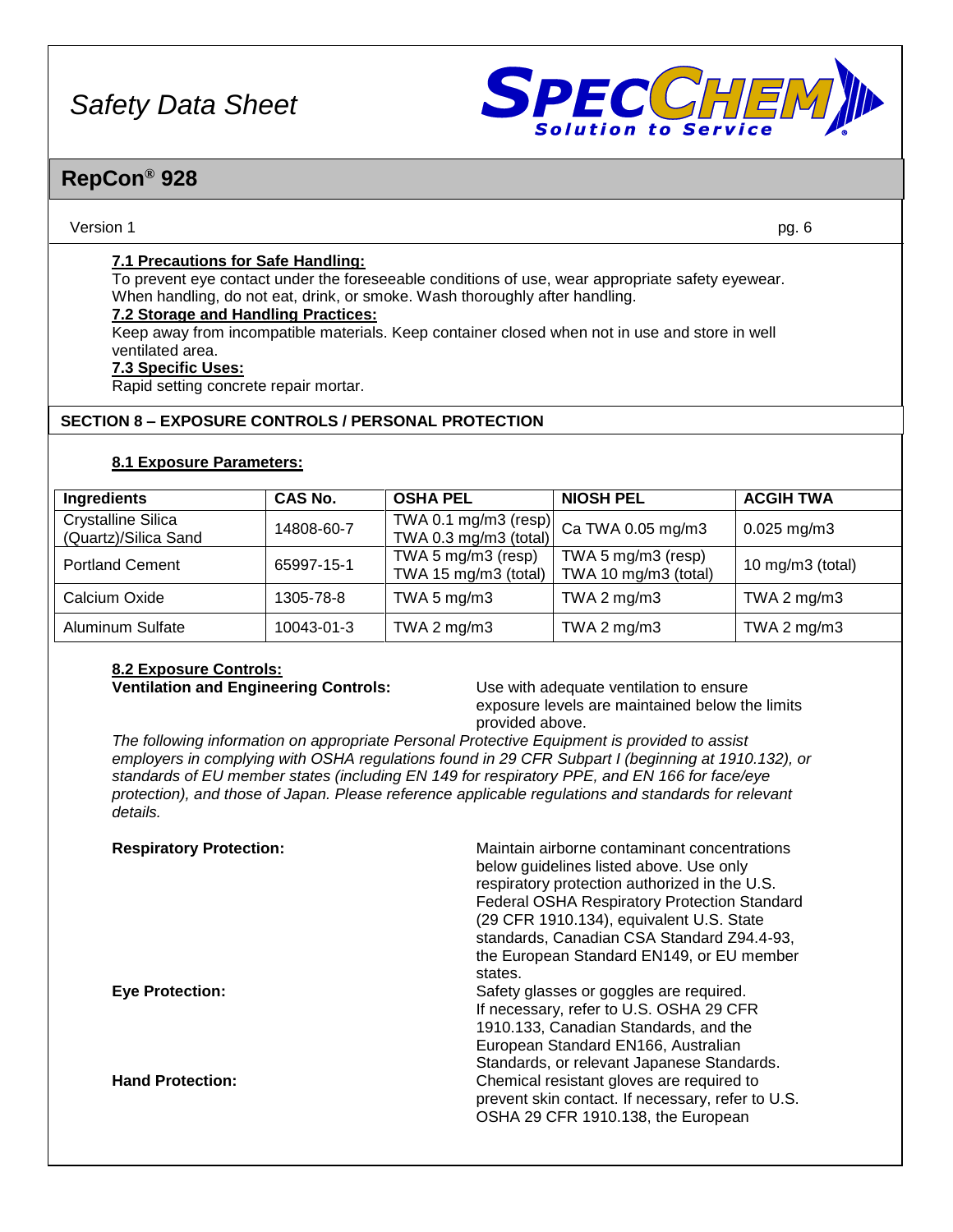

| Version 1                                                                                                                                                                                                                                                                                                                                                                                                                                                                                                                                                                                                                                                                                                                                                                                                                                                                                                                                                                                       | pg. 7                                                                                                                                                                                                                                                                                                                                                                                                                                                                                                                                                                                                                          |
|-------------------------------------------------------------------------------------------------------------------------------------------------------------------------------------------------------------------------------------------------------------------------------------------------------------------------------------------------------------------------------------------------------------------------------------------------------------------------------------------------------------------------------------------------------------------------------------------------------------------------------------------------------------------------------------------------------------------------------------------------------------------------------------------------------------------------------------------------------------------------------------------------------------------------------------------------------------------------------------------------|--------------------------------------------------------------------------------------------------------------------------------------------------------------------------------------------------------------------------------------------------------------------------------------------------------------------------------------------------------------------------------------------------------------------------------------------------------------------------------------------------------------------------------------------------------------------------------------------------------------------------------|
| <b>Body Protection:</b>                                                                                                                                                                                                                                                                                                                                                                                                                                                                                                                                                                                                                                                                                                                                                                                                                                                                                                                                                                         | Standard DIN EN 374, the appropriate<br>Standards of Canada, Australian Standards, or<br>relevant Japanese Standards.<br>Use body protect appropriate to task being<br>performed.<br>If necessary, refer to appropriate Standards of<br>Canada, or appropriate standards of the EU,<br>Australian Standards, or relevant Japanese<br>Standards. If a hazard of injury to the feet exists<br>due to falling objects, rolling objects, where<br>objects may pierce the soles of the feet or where<br>employee's feet may be exposed to electrical<br>hazards, use foot protection, as described in<br>U.S. OSHA 29 CFR 1910.136. |
| <b>SECTION 9 - PHYSICAL AND CHEMICAL PROPERTIES</b>                                                                                                                                                                                                                                                                                                                                                                                                                                                                                                                                                                                                                                                                                                                                                                                                                                                                                                                                             |                                                                                                                                                                                                                                                                                                                                                                                                                                                                                                                                                                                                                                |
| 9.1 Information on Basic Physical and Chemical Properties:<br>ppearance (Physical State and Color): Gray powder<br><b>Odor: Minimal</b><br>Odor Threshold: No data available<br>pH: No data available<br>Melting/Freezing Point: No data available<br><b>Boiling Point: No data available</b><br>Flash Point: No data available<br>Evaporation Rate: No data available<br>Flammability (Solid; Gas): No data available<br>Upper/Lower Flammability or Explosion Limits: No data available<br>Vapor Pressure (mm Hg @ 20°C (68° F): No data available<br>Vapor Density: No data available<br>Relative Density: No data available<br>Specific Gravity: 2.6 - 3.2<br><b>Solubility in Water: Miscible</b><br>Weight per Gallon: No data available<br><b>Partition Coefficient (n-octanol/water):</b> No data available<br>Auto-Ignition Temperature: No data available<br>Decomposition Temperature: No data available<br>Viscosity: No data available<br>9.2 Other Information: No data available |                                                                                                                                                                                                                                                                                                                                                                                                                                                                                                                                                                                                                                |
| <b>SECTION 10 - STABILITY AND REACTIVITY</b>                                                                                                                                                                                                                                                                                                                                                                                                                                                                                                                                                                                                                                                                                                                                                                                                                                                                                                                                                    |                                                                                                                                                                                                                                                                                                                                                                                                                                                                                                                                                                                                                                |
| 10.1 Reactivity:<br>10.2 Stability:<br>10.3 Possibility of Hazardous Reactions: Will not occur.<br>10.4 Conditions to Avoid:                                                                                                                                                                                                                                                                                                                                                                                                                                                                                                                                                                                                                                                                                                                                                                                                                                                                    | This product is not reactive.<br>Stable under conditions of normal storage and use.<br>No data available.                                                                                                                                                                                                                                                                                                                                                                                                                                                                                                                      |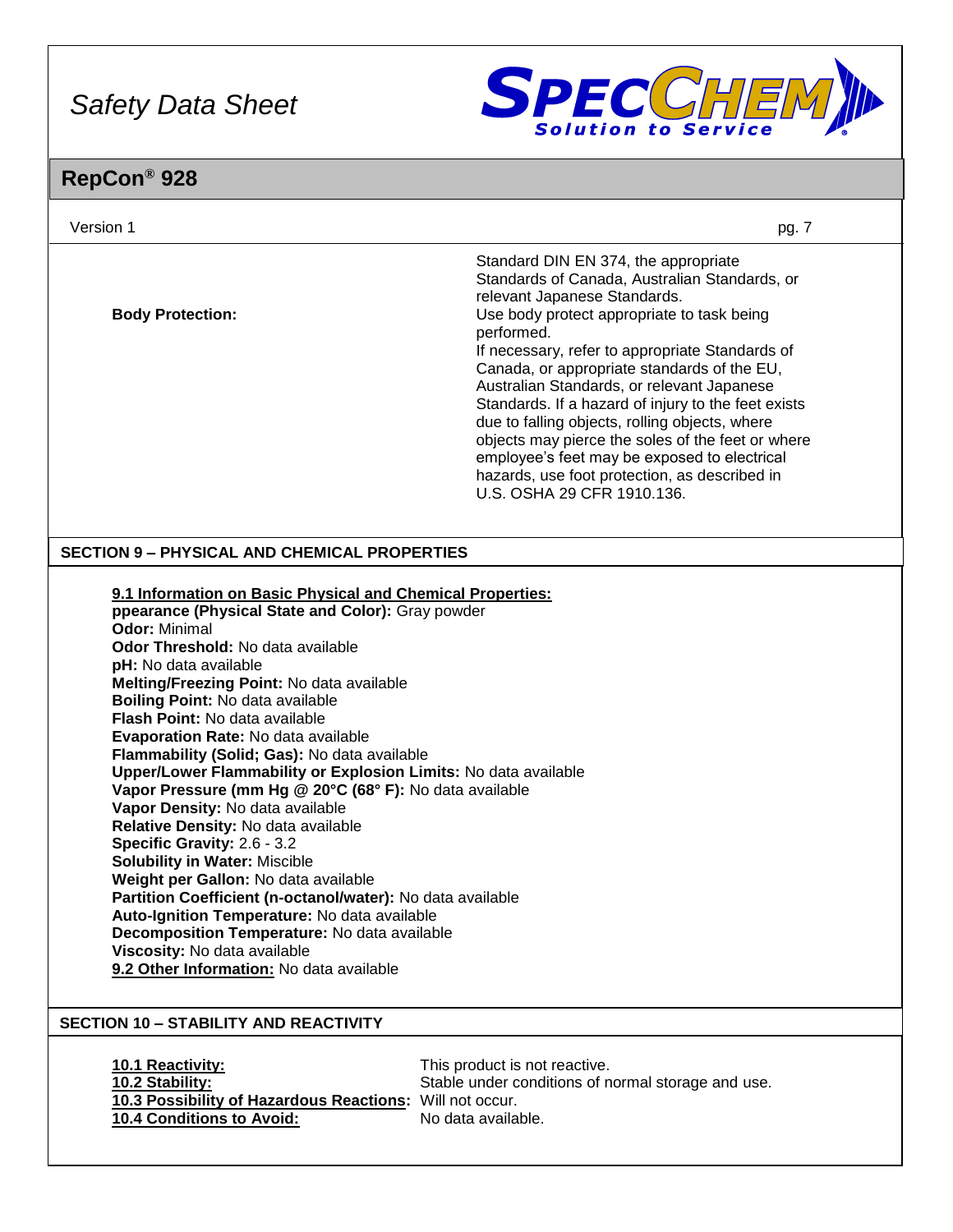

| Version 1                                                                                                                                                                                                                                       | pg. 8                                                                                                                                                                                                                                                                                                                                                     |
|-------------------------------------------------------------------------------------------------------------------------------------------------------------------------------------------------------------------------------------------------|-----------------------------------------------------------------------------------------------------------------------------------------------------------------------------------------------------------------------------------------------------------------------------------------------------------------------------------------------------------|
| 10.5 Incompatible Substances:<br>10.6 Hazardous Decomposition Products: No data available.                                                                                                                                                      | Hydrogen fluoride.                                                                                                                                                                                                                                                                                                                                        |
| <b>SECTION 11 - TOXICOLOGY INFORMATION</b>                                                                                                                                                                                                      |                                                                                                                                                                                                                                                                                                                                                           |
| 11.1 Information on Toxicological Effects:                                                                                                                                                                                                      |                                                                                                                                                                                                                                                                                                                                                           |
| <b>Toxicity Data:</b><br><b>Suspected Cancer Agent:</b>                                                                                                                                                                                         | No data available<br>Crystalline Silica (Quartz)/Silica Sand (CAS 14808-60-7) is<br>found on one or more of the following lists: FEDERAL OSHA Z<br>LIST, NTP, IARC, or CAL/OSHA and therefore is considered<br>to be a cancer-causing agent by these agencies.                                                                                            |
| Irritancy:                                                                                                                                                                                                                                      | Skin, eye, and respiratory irritant.                                                                                                                                                                                                                                                                                                                      |
| <b>Sensitization to the Product:</b><br><b>Germ Cell Mutagenicity:</b>                                                                                                                                                                          | This product is expected to cause skin sensitization.<br>This product does not contain ingredients that are suspected                                                                                                                                                                                                                                     |
|                                                                                                                                                                                                                                                 | to be a germ cell mutagenic.                                                                                                                                                                                                                                                                                                                              |
| <b>Reproductive Toxicity:</b>                                                                                                                                                                                                                   | This product is not expected to be a human reproductive<br>toxicant.                                                                                                                                                                                                                                                                                      |
| <b>SECTION 12 - ECOLOGICAL INFORMATION</b>                                                                                                                                                                                                      |                                                                                                                                                                                                                                                                                                                                                           |
| 12.1 Toxicity:<br>12.2 Persistence and Degradability:<br><b>12.3 Bioaccumulative Potential:</b><br>12.4 Mobility in Soil:<br>12.6 Other Adverse Effects:<br>12.7 Water Endangerment Class:<br><b>SECTION 13 - DISPOSAL CONSIDERATIONS</b>       | No data available<br>No specific data available on this product.<br>No specific data available on this product.<br>No specific data available on this product.<br>12.5 Results of PBT and vPvB Assessment: No specific data available on this product.<br>No data available<br>At present, there are no ecotoxicological assessments<br>for this product. |
| 13.1 Waste Treatment Methods:                                                                                                                                                                                                                   | Waste disposal must be in accordance with<br>appropriate U.S. Federal, State, and local<br>regulations, those of Australia, EU Member<br>States and Japan.                                                                                                                                                                                                |
| 13.2 EU Waste Code:                                                                                                                                                                                                                             | Not determined                                                                                                                                                                                                                                                                                                                                            |
| <b>SECTION 14 - TRANSPORTATION INFORMATION</b>                                                                                                                                                                                                  |                                                                                                                                                                                                                                                                                                                                                           |
| 14.1 U.S. Department of Transportation (DOT) Shipping Regulations:<br><b>UN Identification Number:</b><br><b>Proper Shipping Name:</b><br><b>Hazard Class Number and Description:</b><br><b>Packing Group:</b><br><b>DOT Label(s) Required:</b> | This product is classified (per 49 CFR 172.101) by the U.S. Department of Transportation, as follows.<br>Not applicable<br>Not regulated<br>Not applicable<br>Not applicable<br>Not applicable                                                                                                                                                            |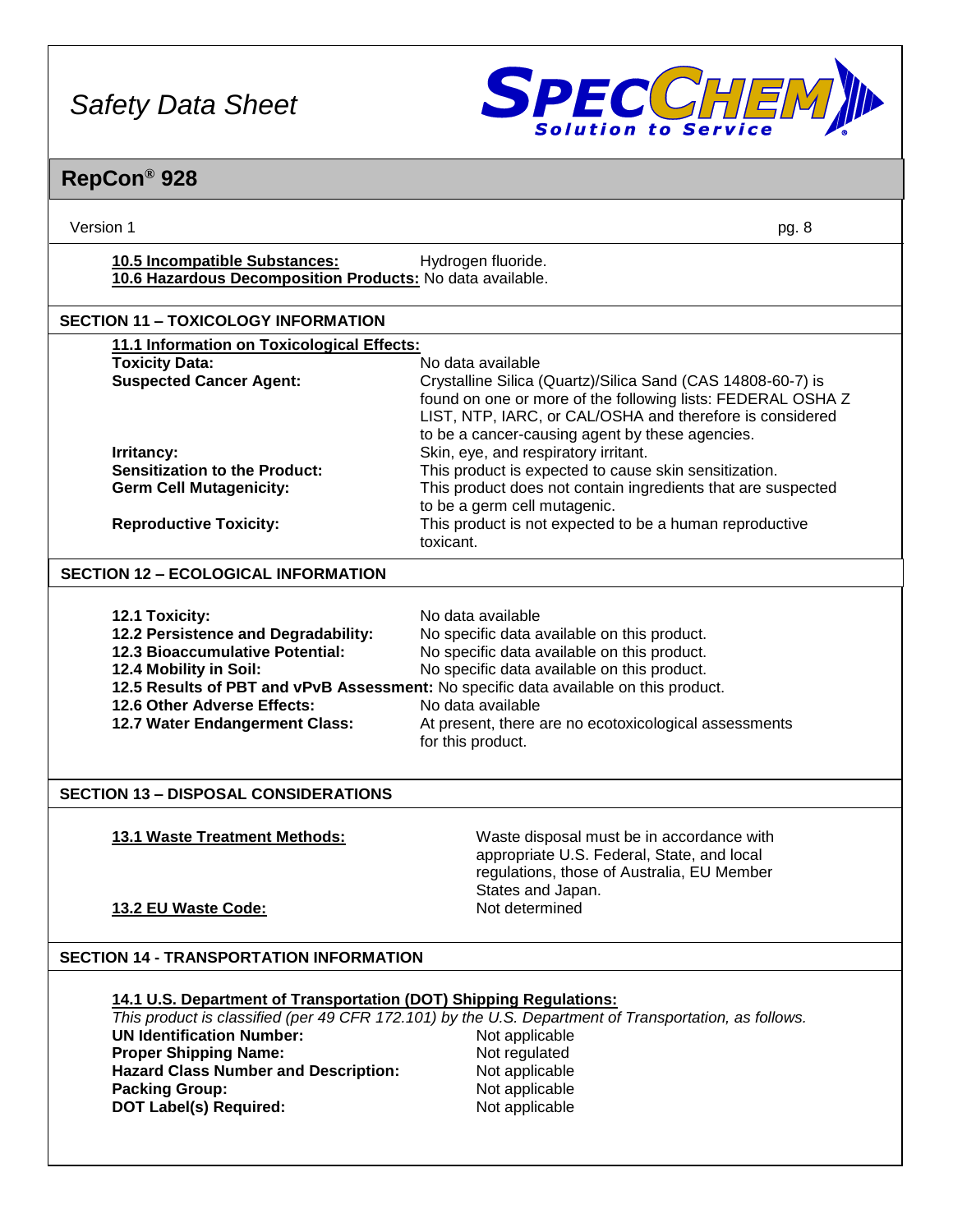

| pg. 9                                                                                                                                                                                                                                                                                                                                                                                                                                                                                                                                                                                                                                                                                                                                                                                                                                                                                                                                                                                                                                                                                                     |
|-----------------------------------------------------------------------------------------------------------------------------------------------------------------------------------------------------------------------------------------------------------------------------------------------------------------------------------------------------------------------------------------------------------------------------------------------------------------------------------------------------------------------------------------------------------------------------------------------------------------------------------------------------------------------------------------------------------------------------------------------------------------------------------------------------------------------------------------------------------------------------------------------------------------------------------------------------------------------------------------------------------------------------------------------------------------------------------------------------------|
|                                                                                                                                                                                                                                                                                                                                                                                                                                                                                                                                                                                                                                                                                                                                                                                                                                                                                                                                                                                                                                                                                                           |
| Not applicable                                                                                                                                                                                                                                                                                                                                                                                                                                                                                                                                                                                                                                                                                                                                                                                                                                                                                                                                                                                                                                                                                            |
|                                                                                                                                                                                                                                                                                                                                                                                                                                                                                                                                                                                                                                                                                                                                                                                                                                                                                                                                                                                                                                                                                                           |
| The components of this product are not designated by                                                                                                                                                                                                                                                                                                                                                                                                                                                                                                                                                                                                                                                                                                                                                                                                                                                                                                                                                                                                                                                      |
| the Department of Transportation to be Marine                                                                                                                                                                                                                                                                                                                                                                                                                                                                                                                                                                                                                                                                                                                                                                                                                                                                                                                                                                                                                                                             |
| Pollutants (49 CFR 172.101, Appendix B).                                                                                                                                                                                                                                                                                                                                                                                                                                                                                                                                                                                                                                                                                                                                                                                                                                                                                                                                                                                                                                                                  |
| None                                                                                                                                                                                                                                                                                                                                                                                                                                                                                                                                                                                                                                                                                                                                                                                                                                                                                                                                                                                                                                                                                                      |
|                                                                                                                                                                                                                                                                                                                                                                                                                                                                                                                                                                                                                                                                                                                                                                                                                                                                                                                                                                                                                                                                                                           |
| Not regulated.                                                                                                                                                                                                                                                                                                                                                                                                                                                                                                                                                                                                                                                                                                                                                                                                                                                                                                                                                                                                                                                                                            |
|                                                                                                                                                                                                                                                                                                                                                                                                                                                                                                                                                                                                                                                                                                                                                                                                                                                                                                                                                                                                                                                                                                           |
| Not applicable                                                                                                                                                                                                                                                                                                                                                                                                                                                                                                                                                                                                                                                                                                                                                                                                                                                                                                                                                                                                                                                                                            |
| Not regulated                                                                                                                                                                                                                                                                                                                                                                                                                                                                                                                                                                                                                                                                                                                                                                                                                                                                                                                                                                                                                                                                                             |
| Not applicable                                                                                                                                                                                                                                                                                                                                                                                                                                                                                                                                                                                                                                                                                                                                                                                                                                                                                                                                                                                                                                                                                            |
| Not applicable                                                                                                                                                                                                                                                                                                                                                                                                                                                                                                                                                                                                                                                                                                                                                                                                                                                                                                                                                                                                                                                                                            |
| Not applicable                                                                                                                                                                                                                                                                                                                                                                                                                                                                                                                                                                                                                                                                                                                                                                                                                                                                                                                                                                                                                                                                                            |
|                                                                                                                                                                                                                                                                                                                                                                                                                                                                                                                                                                                                                                                                                                                                                                                                                                                                                                                                                                                                                                                                                                           |
|                                                                                                                                                                                                                                                                                                                                                                                                                                                                                                                                                                                                                                                                                                                                                                                                                                                                                                                                                                                                                                                                                                           |
| 15.1 Safety, Health and Environmental Regulations Specific for the Substance or Mixture:<br>The components of this product are not subject to the reporting requirements of Sections 302, 304, and 313<br>of Title III of the Superfund Amendments and Reauthorization Act.<br>Acute Health: Yes; Chronic Health: Yes; Fire: No; Reactivity; No<br>The components of this product are listed on the TSCA Inventory or are exempted from listing.<br><b>California Safe Drinking Water and Toxic Enforcement Act (Proposition 66):</b><br>This product does contain "Silica, crystalline", which is on the Proposition 65 Lists.<br>Components are DSL Listed, NDSL Listed and/or are exempt from listing<br><b>Canadian Environmental Protection Act (CEPA) Priorities Substances Lists:</b><br>This product has been classified in accordance with the hazard criteria of the Controlled Products<br>Regulations and the MSDS contains all of the information required by those regulations.<br>This product is Class E, Corrosive, and D2B, Materials causing other toxic effects, per WHMIS Controlled |
|                                                                                                                                                                                                                                                                                                                                                                                                                                                                                                                                                                                                                                                                                                                                                                                                                                                                                                                                                                                                                                                                                                           |